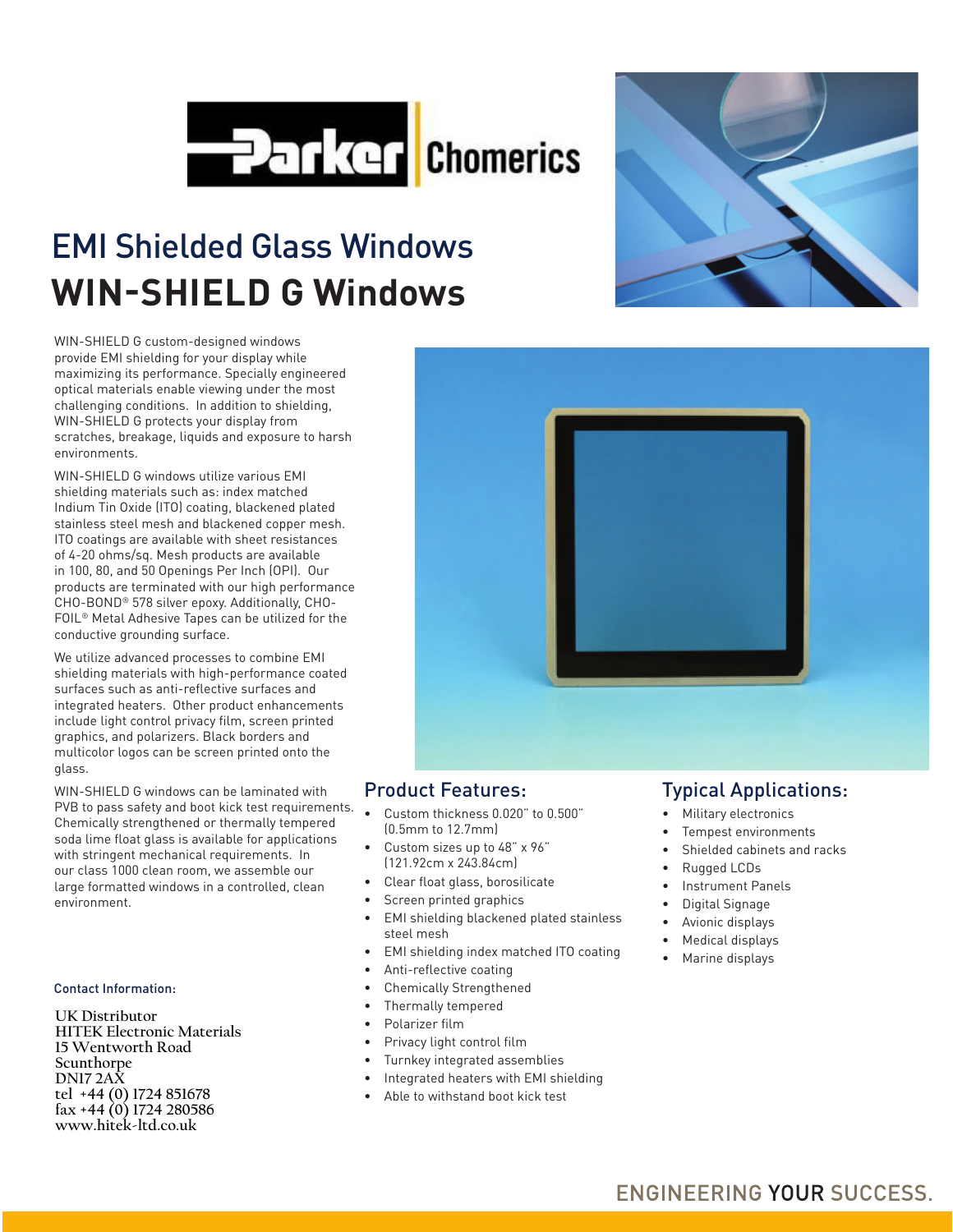# **Product Information**

# Material Properties:

#### **EMI Shielding Properties**

EMI shielding options consist of blackened mesh and ITO conductive coatings. Selection is based on the follow crieteria: For high EMI shielding requirements 100 or 80 OPI mesh is the desirable choice for superior shielding. For large parts over 18" x 24", 100 OPI blackened copper mesh is the ideal choice for a high level of shielding. If higher light transmission and excellent clarity are desired, ITO conductive coatings are a suitable solution. Coatings are available with sheet resistances from 4-20 ohms/sq. 4 ohms/sq has higher EMI shielding than 20 ohms/sq (see shielding curve). Other sheet resistances (ohms/ sq) are available upon request.



# Optical Properties:

#### **Anti-reflective Coatings**

Anti-reflective (AR) coatings are used in high performance applications where high light transmission and low reflection is desired. AR coatings are used to increase the contrast ratio of a display by reducing ambient light reflections. Transmission of the overall window will increase 3-4% per coated surface when AR coatings are used. WIN-SHIELD G glass meets difficult physical environmental requirements where other materials would not be suitable. Maintaining high optical transparency and maximum clarity in demanding applications makes this glass suitable for a wide variety of applications.

#### **Anti-refl ective Coating Design:**

Optimized for visible light (400-700 nm) Average Reflection < 0.7%





#### **ITO Coating Design**

When designing an ITO coating it is important to specify the medium to which the coating will be optimized. For example an ITO coating exposed to air will be designated to be

- Index matched to 1.0

For ITO coatings that are to be optically bonded to the LCD via an adhesive, the coating should be designated to be

- Index matched to 1.45

By specifying the correct index matching, the coating will be optimized for minimal reflection and maximum transparency.

# Physical Properties:

### **Lamination**

WIN-SHIELD G glass can be laminated with a PVB interlayer to provide safety glass with antireflective surfaces and embedded EMI Shielding inside the glass laminate. The soft PVB interlayer acts to prevent sharp glass ejection and maintain a barrier in the event of breakage. PVB also adds to reduce the sound transmission through the glass laminate. A wide variety of thicknesses and sizes are available for fabrication into final shapes. Screen printing can also be added to a monolithic or laminated glass for decorative purposes and to mask bezel areas. Black border and multicolor logos are easily added to the window. Customer provided graphics can be incorporated into the design. Parts up to 48" x 96" (121.92cm x 243.84cm) can be screen printed with any graphic.